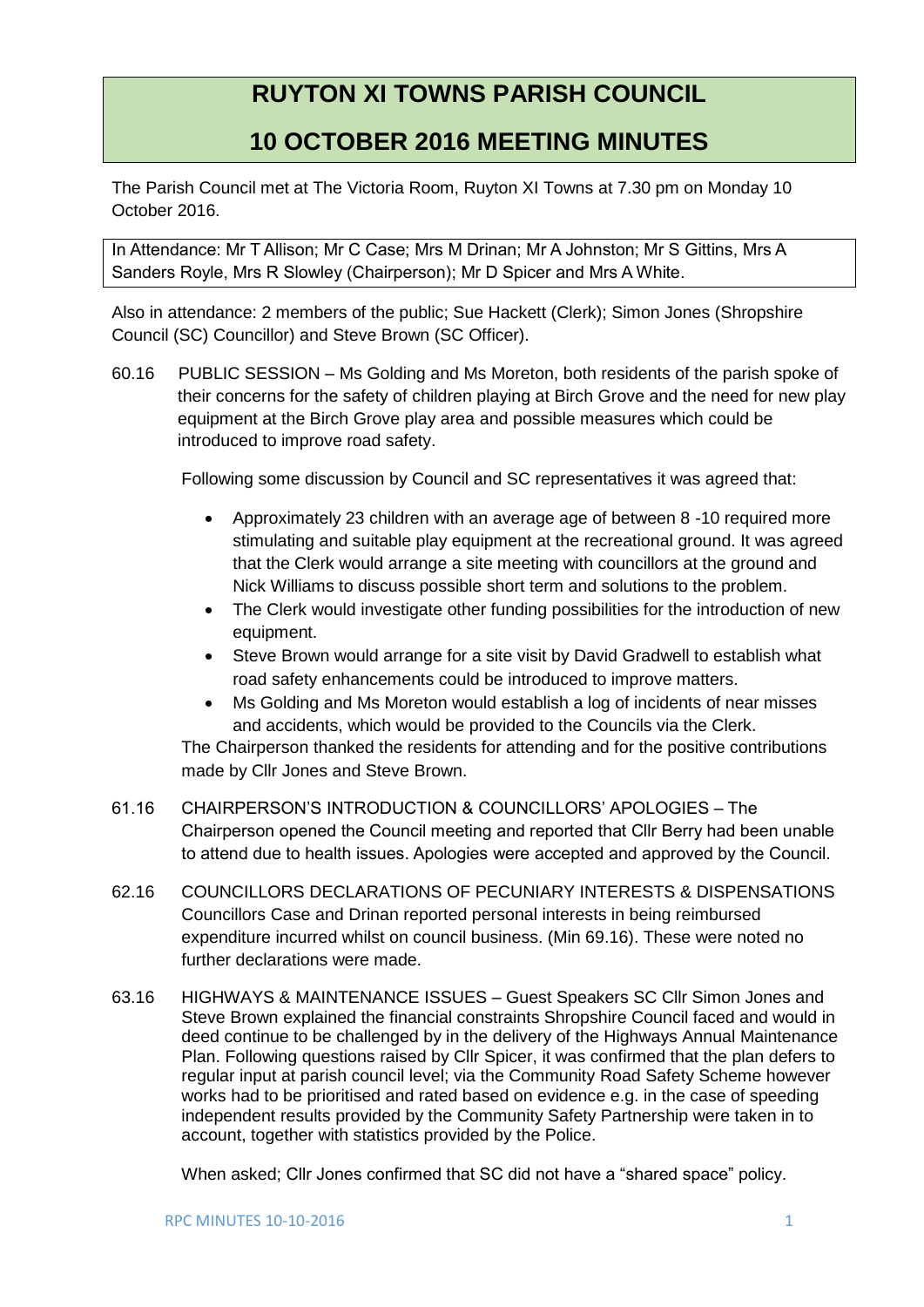However a "shared space" (capital) scheme was being delivered in Shifnal; which was part of a 3 year capital works plan. Such capital schemes were increasingly dependent on CIL/s106 funding and matched funding. In its initial year such a project would be designed in collaboration with the parish and town council and funded in the second/third year. Due to the high costs associated with design and high quality materials used; SC were unable to deliver many capital schemes and had a duty to devote funding to the ongoing maintenance of the highways infrastructure.

Cllrs Spicer introduced the aims of the Safer Roads Group which had been formed by the Parish Council to address the Community's overriding traffic concerns on the B4397 which ran through the village. The high volume of HGV traffic and speeding being the main concerns in a village where residents were becoming increasingly worried about the safety of pedestrians and road users.

Following much discussion it was agreed that the Safer Roads Group would be provided with statistical data by Steve Brown and that the Group would welcome David Gradwell's input; as his experience of current highways regulations would be invaluable. The Safer Roads Group confirmed that they would be working in partnership with SC to deliver road safety solutions.

- 64.16 SHROPSHIRE COUNCIL In the absence of Cllr Nick Bardsley Cllr Jones gave a report.
- 65.16 SHROPSHIRE COUNCIL & TOWN & PARISH COUNCILS CLUSTERING UPDATE The Clerk reported on the meeting held on 29/9; which Cllr Berry had also attended. In summary:
	- SC was to reissue its "Red List" of services it wished to transfer to Town & Parishes
	- A forum had been successfully set up with those T & Ps interested in taking on libraries
	- An Outdoor Parks forum was to be launched
	- The time line or Plan for the transfer of such services had been revisited and amended requiring transfers to be made by April 2018.
	- Expressions of interest were to be formalised by the completion of a form; which SC would hope could be submitted by April/Sept 2017. This would be used by SC for diligence.
	- Play areas etc ownership would be transferred by long term lease agreement (80 125 years). This is used in preference because of resilience. Where SC already leased the land from a third party the lease would be transferred subject to the latter's agreement; so too would any s106 monies.
	- In 2018 SC would re-examine its Small Highways/Amenities Grant criteria.

This was particularly relevant to the PC as SC had asked whether the PC was interested in taking on the 5 recreational spaces in the parish which it currently maintained. Namely Doctors Meadow; Dunning Close; Birch Grove; Marches Meadow and Bridge Inn Fields. Following much discussion, Steve Brown agreed to supply details of the current grass cutting specifications, plans of the sites, type and value of play equipment at each site, RoSPA reports, and tree safety inspection reports. Clerk to obtain further information on the leasing arrangements from SC Legal Services.

Councillors agreed it was important to obtain detailed information in order to make an informed decision as to the costs of such a transfer.

66.16 LOCAL REPORTS – Parish Plan Steering Group – Cllr Spicer reported that the Group had at their AGM formed the Safer Roads Group and had delegated authority to this Group to spend up to £1,000. Its main aim was to improve road safety within the Parish for the community. This decision was ratified by resolution by the Parish Council. A Community event was planned for the 19<sup>th</sup> November and had been promoted via the Parish Council newsletter, it was hoped that all Councillors would be able to attend. The Clerk agreed to attend the afternoon event. Action; Group responsible for promotion and organising the event.

RPC MINUTES 10-10-2016 2